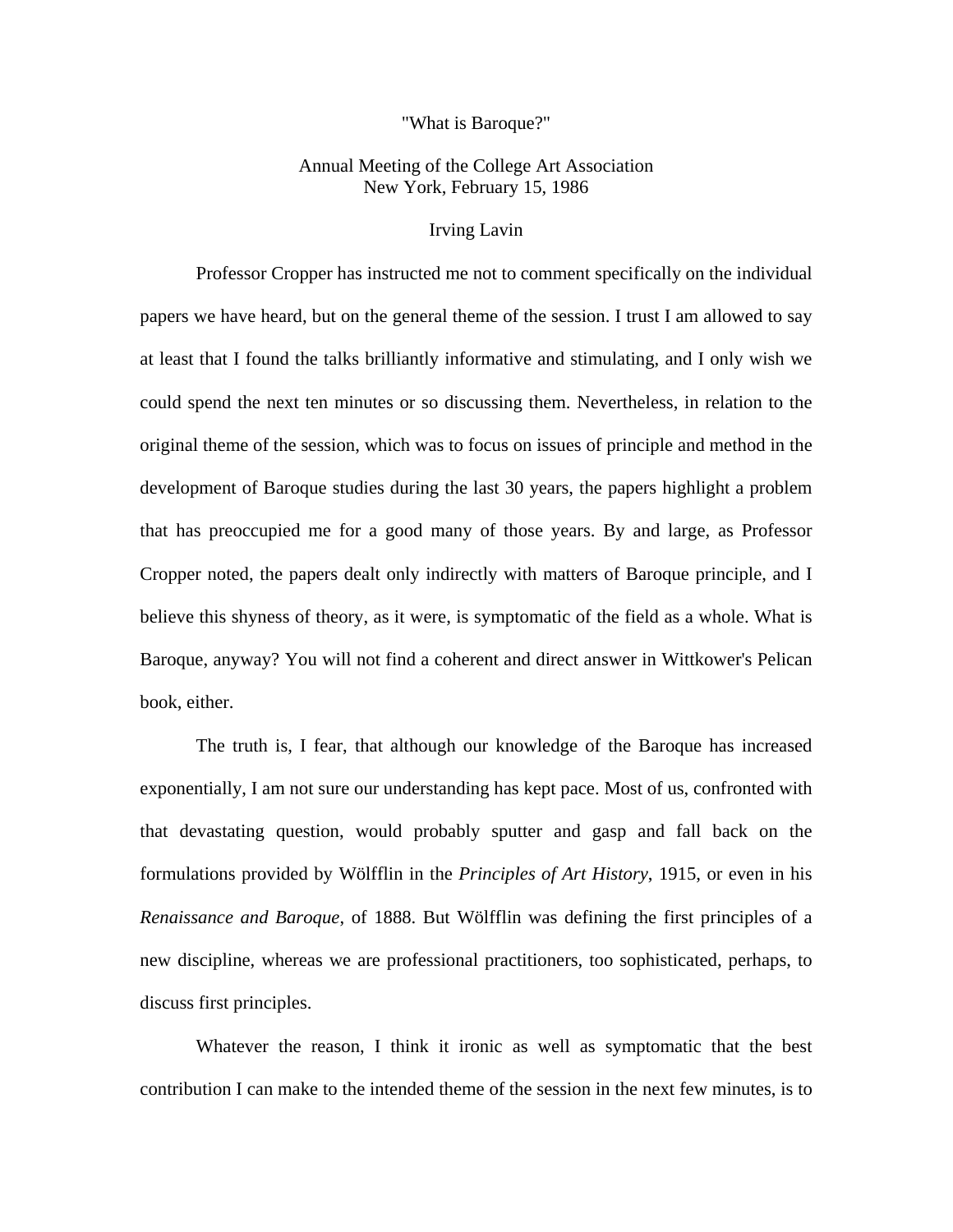give you some account of a lecture entitled, "What is Baroque?" presented at a conference held at Vassar College on May 3, 1935 by Erwin Panofsky. The lecture was never published and, so far as I am aware, this is the first time it has had a public hearing since it was presented. The date is significant because Panofsky describes himself as a lecturer at New York University and Princeton University; he had just settled in America the year before and later that same year he was appointed to the Institute for Advanced Study. It is vintage Panofsky—wonderful English even at that early date, yet with traces of the long, complicated Germanic periods which, as he later charmingly described, the need to adapt to Anglo-Saxon usage expunged from his prose style. Please bear in mind that what follows is largely a gathering of quotes from the text, though I will not bother saying quote-unquote at each citation. Please also bear in mind that the lecture was evidently delivered extemporaneously. In a letter written 25 years later Panofsky says "I have heard that some industrious Vassar girl typed and mimeographed the lecture at the time but do not own a copy of this document (if it exists) myself." I believe the lecture is the most significant effort to define the Baroque since Wölfflin, dating not from 30 years after but from 20 years before Wittkower. I've been in love with that Vassar girl, whoever she was, for a long time, and I have recurrent, passionate dreams of editing her transcription.

You will remember that Wölfflin's analysis is based on a dichotomy between two opposing formal systems, Classical and Baroque.

His Principles consist not only in the contrasting components of the systems, but also in the notion that they are not temporally fixed; they represent immanent, immutable poles of visual perception, between which artistic form oscillates inevitably.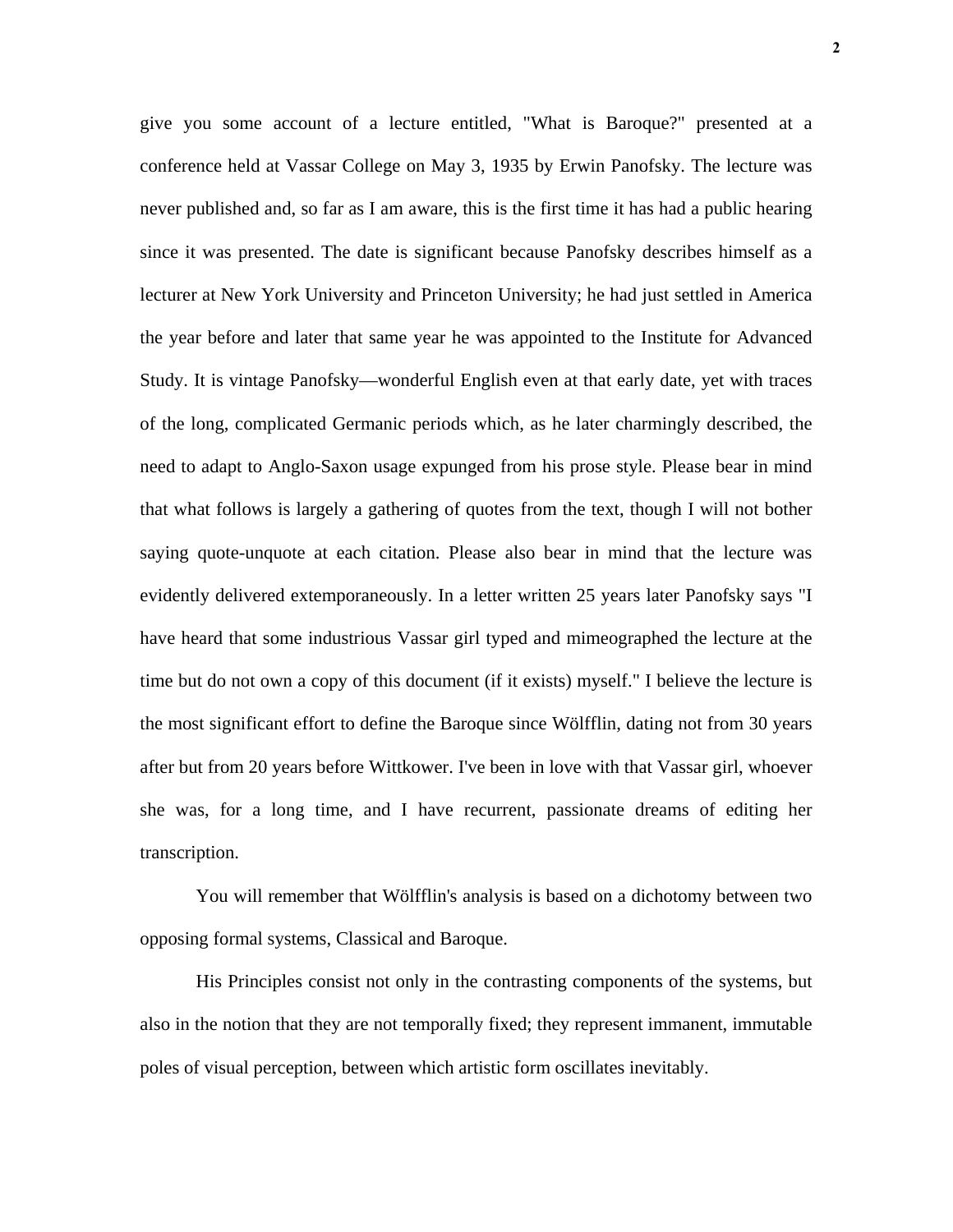Panofsky also starts from a fundamental dichotomy, an interior discrepancy he found embedded in the art of the early Renaissance. On the one hand, there was a renewed interest in antiquity; on the other hand, a quite non-Classical interest in naturalism, epitomized by the importation to Florence and influence of Hugo van der Goes' Portinari Altarpiece. On the one hand, there was mathematical perspective, on the other hand, a persistent Gothicism evident in the tendency of forms to cling to the surface. The great masters of the High Renaissance managed briefly to reconcile this dichotomy into a harmonious balance, which then disintegrated on the battlefield of contradictory forces, the everlasting tension, of Mannerism. The burning of Giordano Bruno, Panofsky said, was an emphatically Mannerist occurrence.

In the Baroque there was again a reconciliation. The conflicts and contrasts between plastic and spatial tendencies, ideal beauty and reality, neo-pagan humanism and Christian spiritualism, while still subsisting, begin to merge. But the merger is now in a new sphere, not in the harmonious balance and classical unity of the High Renaissance, but in highly subjective feelings, picturesque play of light and shadow, deep, irrational space, melting expressions Panofsky described the Baroque as the paradise of the High Renaissance regained, but haunted and enlivened by the intense consciousness of an underlying dualism. The essence and novelty of the Baroque lies precisely in the two-fold nature of this reconciliation of forces—an overwhelming feeling of subjective excitement, and an awareness of that feeling. People of the seventeenth century not only feel, but are also aware of their feelings. While their hearts quiver with emotion, their consciousness stands aloof and "knows." The experience of many conflicts had led to a kind of awakening, and this endowed the European mind with a new consciousness.